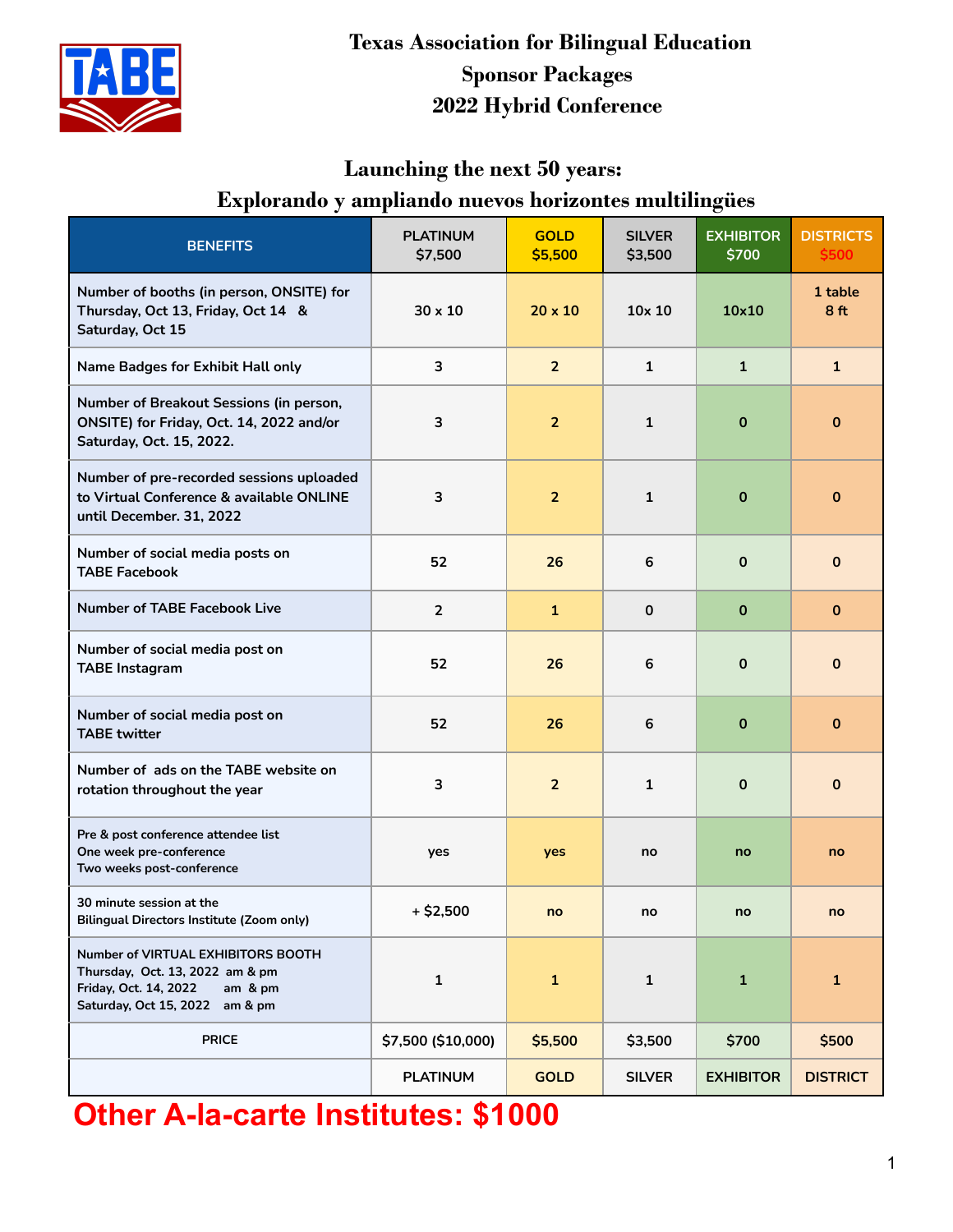# **TABE SPONSORSHIP BENEFITS**

In addition to your allotment of sessions in the conference program, TABE sponsors will need to submit to Savana Garcia at [savana@tabe.org](mailto:savana@tabe.org) the social media content, banner ads, and preferred Facebook Live scheduled dates.

## Advertisement Deadlines

| <b>Platinum Sponsors (52)</b>            | <b>Gold Sponsors (26)</b>            | <b>Silver Sponsors (6)</b>           |  |  |
|------------------------------------------|--------------------------------------|--------------------------------------|--|--|
| <b>Submit by 09/27/2022</b>              | <b>Submit by 09/27/2022</b>          | Submit by 09/27/2022                 |  |  |
| (10) Social media advertisement          | (6) Social media advertisement posts | (3) Social media advertisement posts |  |  |
| posts<br>(1) TABE Website Advertisement  | (1) TABE Website Advertisement       | (1) TABE Website Advertisement       |  |  |
| <b>Submit by 11/29/2022</b>              | <b>Submit by 11/29/2022</b>          | Submit by 10/25/2022                 |  |  |
| (10) Social media advertisement<br>posts | (6) Social media                     | (3) Social media advertisement posts |  |  |
| Submit by 01/31/2023                     | <b>Submit by 01/31/2023</b>          |                                      |  |  |
| (10) Social media advertisement<br>posts | (6) Social media advertisement posts |                                      |  |  |
| (1) TABE Website Advertisement           | (1) TABE Website Advertisement       |                                      |  |  |
| <b>Submit by 04/04/2023</b>              | <b>Submit by 04/04/2023</b>          |                                      |  |  |
| (10) Social media advertisement<br>posts | (6) Social media advertisement posts |                                      |  |  |
| <b>Submit by 06/11/2023</b>              | <b>Submit by 06/11/2023</b>          |                                      |  |  |
| (10) Social media advertisement<br>posts | (6) Social media advertisement posts |                                      |  |  |
| (1) TABE Website Advertisement           | (1) TABE Website Advertisement       |                                      |  |  |

• The company logo on file will be used along with a link to the company website should content advertisement not be submitted by the deadline indicated above.

All advertisements for the TABE social media platforms must follow the specified specs.

Social Media Advertisement

- Caption: No more than 500 characters.
- Image format: jpg or png
- Max. file size: 30 MB
- Square (1:1 aspect ratio): 600×600 pixels (minimum) 1936×1936 pixels (maximum)

TABE Website Advertisement

- Image format: jpg or png
- Header/Footer Banner Size 728x90 pixels (maximum)

Facebook Live Sessions

● Facebook Live Sessions will be scheduled directly.